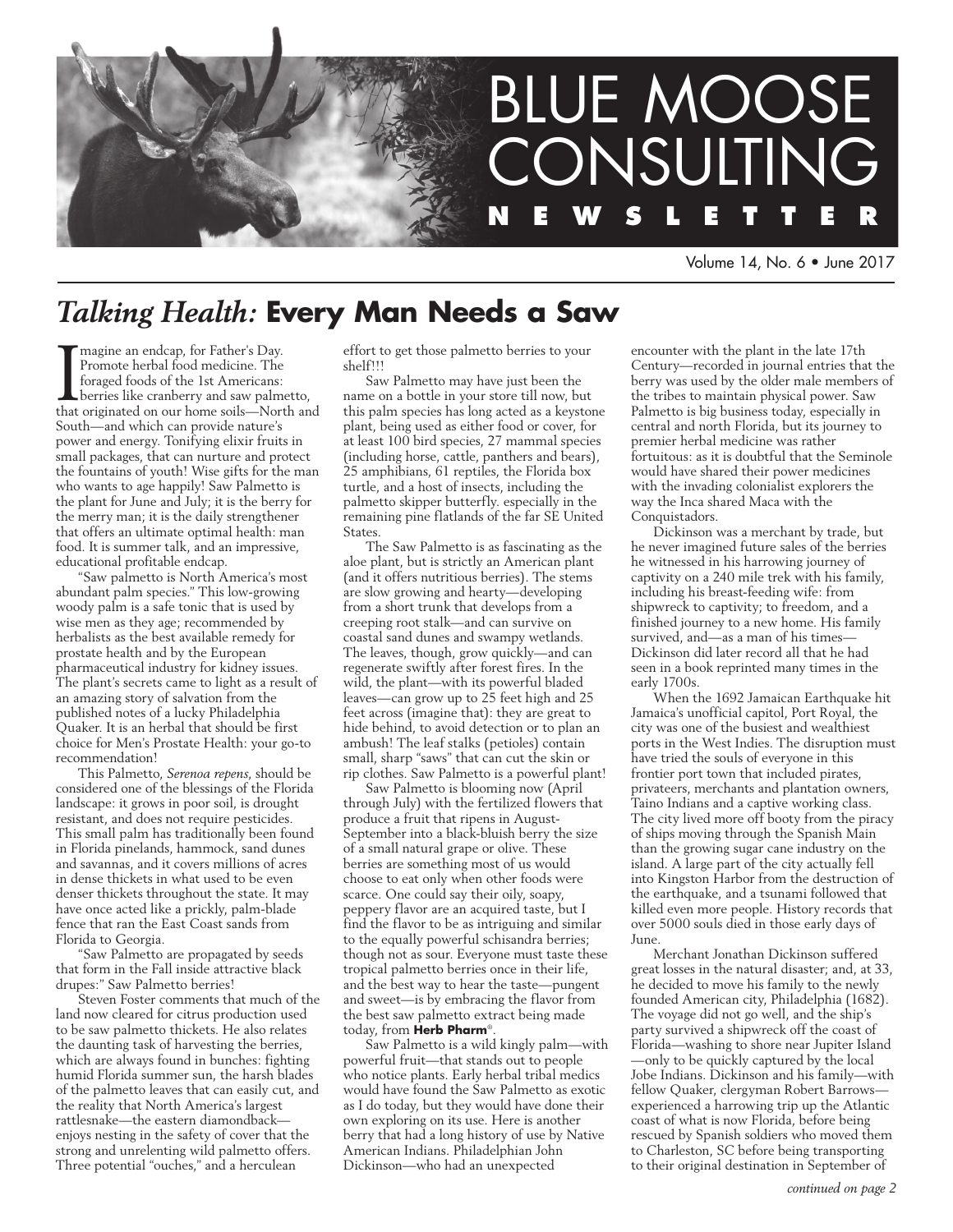### **Every Man Needs a Saw** *continued from page 1*

that year. Dickinson eventually served as Mayor of Philadelphia and wrote what has been referenced as one of the greatest captivity accounts in the English language: Jonathan Dickinson's Journal, published in 1699.

It is in this story that the berries of the saw palmetto entered modern written history. The Jobe Indians subsisted on a diet of fish, and berries (palmetto, coastal Paradise plum fruit and seed, and purple clusters of seagrape). Dickinson only caught a glimpse of this food, but when the captives were thrown food—between being mistreated—they ate with a need similar to the many animals that subsisted off these fruits for millenniums of unrecorded history. Saw Palmetto was known Indian medicine wherever it grows, from Florida to southern Georgia and even north into the coastal Carolinas.

Palmetto berries may have crossed the cultural divide in the next 170 years, and early colonial doctors may have heard about its use from local inter-modality informationshares (doctors understood the value of herbal medicine more intelligently in those days), but it took until 1877, back in Savannah, for Saw Palmetto to make its way into the modern medical texts. Doctor James Bond Read, one-time Anti-Duel Association member and City Alderman, published an observation in an article titled "A New Remedy" in the publication *Medical Brief* (St. Louis) stating that many local people, noticing that animals who ate the berries got "sleek and fat" started to add it to their own diet. Pharmacists, doctors and healers of the time were fascinated with the potential medicines around them, and so the commerce of saw palmetto berries began.

It was not until the 1920s, in a forwardthinking comment on the potential use of Saw Palmetto, that its current most famous use for BPH was first suggested. While cocaine and morphine were regular prescriptions from pharmacy and drug companies at the time, many druggists were also following the trend of making their own patent medicines within their establishments, and selling them to the public. Herbs, and their use, were the rage. This was also a time when the Eclectic Physicians practiced and promulgated a form of medicine that incorporated herbal medicine use for prevention, clinical use and cure. They placed a large emphasis on herbs indigenous to America, and herbology learned from the Indians. Harvesting plants and wildcrafting became a useful career. Saw Palmetto was sold by Eli Lilly, and most of the pharmaceutical companies of the day (though they have worked diligently to hide that part of their history). The entire American medical establishment—which was soon to dramatically change—was aware of the benefits and parameters of use for Sabal, which was the name Saw Palmetto berries where most often marketed under at the time! An informative and authoritative book

to have in your store is *Saw Palmetto: for Men and Women* (Medicine Herb Guide. Storey Publishing LLC., 1999) by David Winston.

The observations by the Eclectics are profound, and show a very broad use of this plant's berries for human health. The early uses were to soothe the stomach and for intestinal problems. Dr. Ellington suggests "to use in situations of congestion, so useful for both men and women for urinary tract congestion. For men, very popular in situations where nighttime trips to the bathroom are becoming too common, or when urination becomes more complicated for men as they age." In a Lloyd Library Bulletin [I am going to visit the Lloyd Library for the second time this summer!], it is exclaimed that Saw Palmetto was "practically unknown in medicine before 1879!"

How swiftly the word on good medicine can travel, though! By 1895, the Eclectic physicians were discussing the plant's possible medicinal actions. Ohio Eclectic physician and Chair at Ohio Wesleyan University, Lyman Watkins, MD said it was a nutritive tonic that controlled irritations of the mucosal tissue. The assumption of the day was its effect on the prostate was more on reducing prostatic irritation and relaxing tissue than a direct action on the hypertrophied prostate. (Later modern research would conclude differently: but this secondary action was indeed accurate): wholism. Californian Eclectic, Fred J. Peterson (1905) would identify its actions for normalizing the function of all mammalian glands [prostate, testes, ovaries, mammae, etc.], and for impotence in young men. Again, a precise conclusion!

John William Fyfe, M.D., practitioner in New York and Connecticut, College Chair in Medications, Medical Board Member and author of a Materia Medica (1911), identifies its use for the prostate, but also as an "invigorator of the nervous system." The unofficial motto of the Eclectic physicians, adopted from John Lloyd, holds just as true today as when Herbal Medicine was the beneficial, earth-sourced pharmacy of the United States 100 years ago: "Sustain the Vital Forces." Saw Palmetto is a safe nourishing herbal tonic food—from this country's American Palm—that can help both Women, but especially Men, to do that —especially as they confront the challenges of Age.

Of course, modern corporate pharmacy has little interest in pharmacognosy, and has no interest in pursuing these potential benefits recorded by astute physicians and scientists. But the plant keeps on producing berries, every season (God willing!): and the word for its safe and effective benefit in the natural products movement keeps on growing!

Mercenary American science is a oneway, off-limits, closed-minded endeavor that refused to share the commonality of the road with anyone but its associations. With the advent of modern money-making, patentable pharmaceutical drugs, the wisdom and merit of naturopathy and eclecticism was shuffled to the side, with a the vociferous amenchorus of the scientific elite constantly misaligning any attempts to accurately investigate the treasure available in an easily harvested plant: America put up a notinterested sign in regards to Saw Palmetto. But Europe did not. The accumulating research on the benefits of Saw Palmetto proved so "provable," that Saw Palmetto began to be used as a trustworthy medicine around the world.

My modern day heroes are the leaders and early teachers of the American Herbal Renaissance: and Herbal Ed Smith and David Winston both drew from the early American writings and from the modern advancements in precise manufacture and steady clinical research.

Ed Smith's intense attention to detail led to a Saw Palmetto liquid extract that became the choice of the growing regiments of wholistically-trained herbal medicine practitioners. Ed's book, *Therapeutic Hand Manual*, is still the most precise and concise book I turn to when looking to dive deep into the wisdom an herb has to offer. Ed often speaks about the concern to get Saw Palmetto berries that are fully-ripe: and the demands he established, and the herb-business relationships he sought with the most responsible harvesters led to the **Herb Pharm**-Quality that people use for best results today.

Other acknowledged uses for Saw Palmetto include: cystitis, for low sperm motility and as an urinary antiseptic. There is also a large and satisfied market for the sale of Saw Palmetto berries for mild to moderate male pattern baldness, for hair loss for men and women, and for symptoms of hirsutism in women. This plant berry seems to have some balancing advantage to the hormonal system. Scientific observation suggests that saw palmetto berry extract "may block 5-alpha-reductase, an enzyme that converts testosterone to DHT. DHT is the molecule responsible for hair loss and also is (also) involved in the enlargement of the prostate."

Recent research (2016) has shown a wellmade Saw Palmetto berry extract standardized to 85-95% fatty acids and active sterols through Co2-extract to be credible or superior to the leading drug on the market for benign prostatic hyperplasia (BPH): an enlargement of the prostate gland caused by a benign overgrowth of chiefly glandular tissue that occurs especially in some men over 50 years old and that tends to obstruct urination by constricting the urethra.

In the marketplace today—which is why the health food store has to be the moral gatekeeper of quality stuff—there are problems with the sale of useless, poorlymade adulterated or counterfeit saw palmetto products: markets always arise to cheat on the most popular products. You should understand that the market for Saw Palmetto extracts (in liquid and capsule form) should and will grow [or return] because people get results. But have you fallen asleep on this market?

Regardless, the saw-toothed palm with the berries keeps on growing, unstoppable.

*continued on page 6*

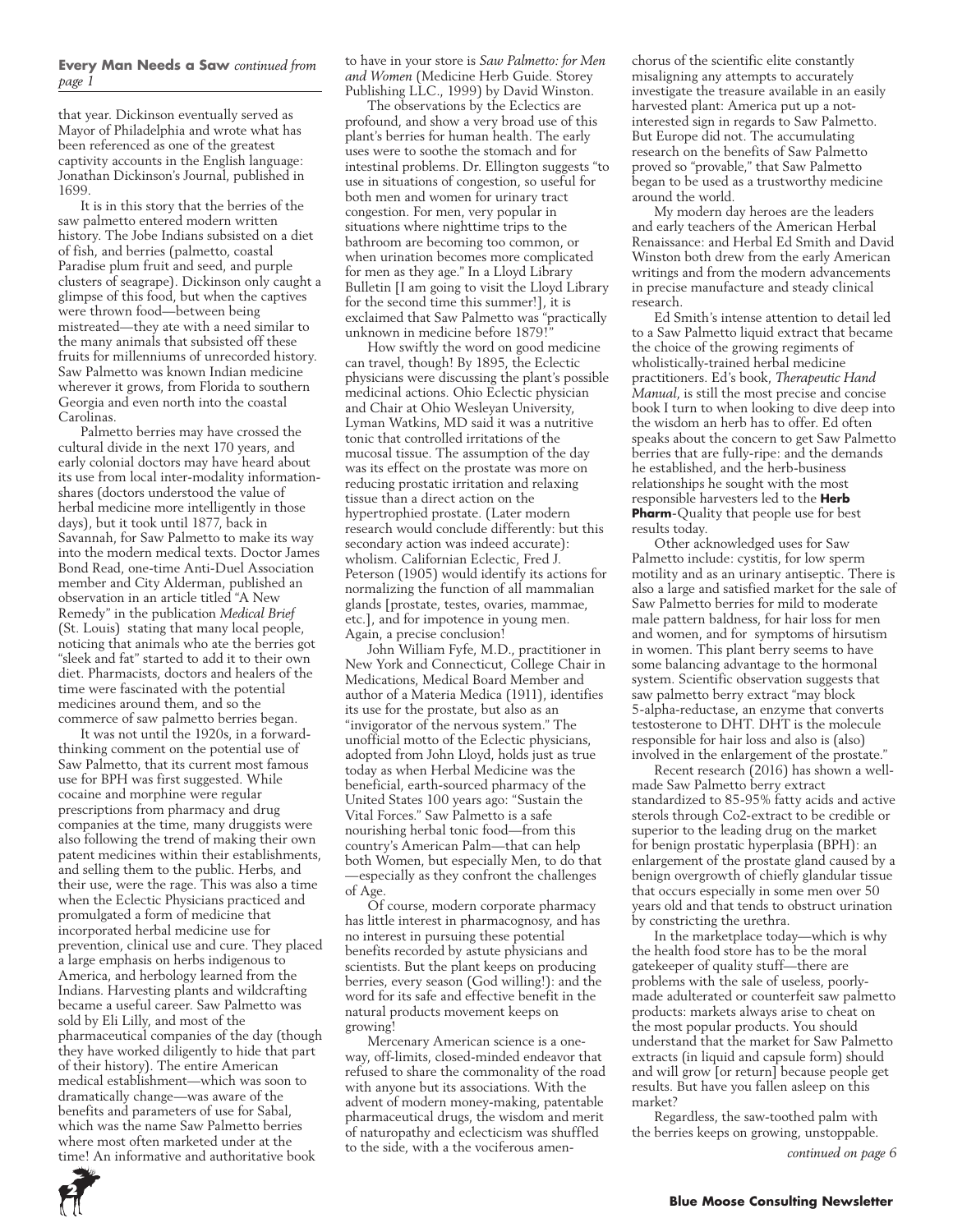

### **Herbs for Women's Health**

Great Deals + possible deep-discounts on many items through July 31st **it is easy to get 25% OFF items & even easier to get 20% OFF** GROW BUSINESS with these items:

### **FEATURED ITEMS: seven (7) Featured items** *Awaken your Inner Wellness*

\* Adrena: a new modular line of herbal products from Herb Pharm® and Aviva Romm, MD, An easy-to-understand approach to give women more personalized control of their health, starting with the adrenals

Adrena Soothe™ 2 oz. liquid ~ Adrena Nourish™ 2 oz. liquid ~ Adrena Uplift™ 2 oz. liquid

### **\* Maca – Herb Pharm®-quality: reliable-sourcing**

Certified Organically Grown Lepidium meyenii roots from Peruvian highland fields we have personally<br>visited and approved. The roots are hand-harvested and steam-cooked (gelatinized) to enhance<br>Maca's health-promoting prope

• Maca liquid extracts 1 + 4 oz. Maca (Lepidium meyenii) root powder is steam-cooked (gelatinized) • Maca capsules 60 veggie caps. 500 mg of Certified Organically Grown, • Maca powder 7 oz. glass bottle

As the only edible food crop that flourishes at the high altitudes of Peru's central highlands, Maca has been grown and consumed there as far back as 1,600 BC. Maca's traditional use as an energizing tonic and fertility-enhancing food has been well-documented in modern medical studies. \* *Benefit:* Healthy Libido, Function & Fertility\*

# ~~~~ **PROMO PARAMETERS for the two promo brackets:** Feature Products + Bonus Products: Herbs for Women's Health **MIX & MATCH any 12-24 of the 'Featured Products' for a 20% discount MIX & MATCH any 25 + of the 'Featured Products' for a 25% discount**

**BONUS:** Meet the parameters from the Featured Products and you can then choose from a selection of Bonus Products (listed below) that will qualify^ for the same discount as the Featured Products on your order. No minimums. Promo applies to 1, 2 + 4 oz. sizes

#### **BONUS PRODUCTS: Women's Health Promo**

• Black Cohosh liquid herbal extracts 1 + 4 oz. • Chaste tree liquid herbal extracts 1 + 4 oz. • Motherwort liquid herbal extracts 1 + 4 oz. • Female Libido™ 1, 2 , 4 oz. liquid herbal extracts

• Mother's Lactation™ liquid herbal extracts 1 + 4 oz.<br>• PMS Comfort™ liquid herbal extracts 1 + 4 oz.<br>• Menopause Health™ liquid herbal extracts 1 + 4 oz.

**MUST HAVE: Female Libido™ 1 + 2 oz. + 4 oz. liquid herbal extracts**  BEST-SELLER available in three sizes!!! Proprietary extract blend: Maca root, Shatavari root, Damiana

leaf & flower, Asian Ginseng root', Ginger rhizome, Cinnamon bark. All of the herbs in these formulas are individually extracted to ensure a broad spectrum of therapeutic plant compounds.

Not represented by BMC in NJ any illness or disease. Not represented by BMC in NJ, SC these statements have not been reviewed by the FDA, and are not intended to diagnose or treat any illness or disease.

# $\lvert \textsf{NEWTON} \rvert \rvert$ homeopathics

**Nurturing Naturally Since 1987** 

# **June Promotions***:*  **20% OFF select OTC formulas**

Liquid or Pellet complexes listed below^ (Qty 4+ per SKU) ~ Shelf tags announcing the sale included with your order

**• Eye Care • Insomnia**

**• Swimmers Support** 

**Product NOTES:**

~ While the Liquid Homeopathic Extracts are the best-sellers, consider Pellets too! PELLETS: the amount of pellets in a 1 oz. glass bottle of pellets. 625-675 pellets by weight (they are not all exactly uniform in size)

### ~ Learn + get free product

\* Go to Newton Homeopathics Education website http://learning.newtonlabs.net; \* scroll down to the "Learn Stuff-Earn Stuff:"

\* Store staff members who participate in 4 videos/quizzes will receive a FREE Newton Complex product

*Eye Care (N041)* - for symptoms associated with eye conditions such as eye strain, itching, pressure, redness, styes, swelling, twitching + sensitivity. *Insomnia (N071)* - for associated symptoms such as the inability to fall asleep as well as

return to sleep after waking, frequent waking + restlessness. *Swimmers Support (N214)* - for symptoms associated with swimming and exposure to

pool chemicals such as cramping, dry skin, fatigue + muscle sorenes. Pets Doggy Breath (P023) - for symptoms associated with improper diet, digestive imbalance + periodontal conditions resulting in offensive breath.

~~~~~~~~~~~~~~~~~~ **HAPPY ANNVERSARY!! A Time to Celebrate Homeopathy**

Newton 30th Anniversary Celebration Giveaway details: NEWTON Homeopathics is giving away prizes throughout 2017 to celebrate our 30th anniversary: open to retail customers too

~~~~~~~~~~~~~~~~~~~ Another perfect way to highlight Homeopathy during Newton's 30th Anniversary: Book release: *Healing with Clinical Homeopathy: the Life, Vision, Genius and Legacy of Dr. Luc Chaltin,* by Marge Roberts {2017} 200 pages print version. \$14.99, also available as an ebook: \$7.00 wholesale in every format. 1987-2017 • 30 Years of Excellence



Bluebonnet



# **THIS FAMILY MEANS BUSINESS: THE ULTIMATE 2X FAMILY EXPANDS**

**~ NEW! Bigger Stronger Better has gotten better** The 2x LINE offers 80% concentrate + 90+% natural--triglyceride form Nordic Purity & Freshness: the best fish oil in the world NORDIC-quality: ~ Wild caught. Pure. Friends of the Sea-certified ~ Certificates of Analysis available upon request

*\*\* Nordic Naturals® -- a trusted name: America's #1 Omega Oils*

**NEW ITEMS: all 60 softgels<br>• Ultimate Omega<sup>®</sup> 2x with D3 [01255] ~ 1125 mg EPA/875 DHA/1000 IU Vitamin D3 ultra<br>concentrated omega-3 fish oil + lanolin-based cholecalciferol** 

• Ultimate Omega® 2x mini  $[06100] \sim 586$  mg EPA/456 DHA per two softgels ~ small softgels;<br>• Ultimate Omega® 2x mini with D3 ~ 586 mg EPA/456 DHA/1000 VIT D3 per two small softgels, lemon flavor

~~~~~~~~~~~~ **NEW ITEMS: all available NOW Higher potency Fish Oils, CoQ10s & Gummies**

new placement deals apply! all 60 ct. bottles *\*\* Nordic Naturals® -- a trusted name, for CoQ10*

• CoQ10 Gummies ~ 100 mg CoQ10 Ubiquinone per serving ~ strawberry-flavored gummies [#30185]

• Larger size Ultimate Omega and CoQ10 available in120 ct. (01892); + best-selling 60 ct. (01890) Omega-3 + CoQ10 in softgels ~ purified Fish Oil + Ubiquinone ~ 1280 mg. Omega-3 + 100 mg CoQ10 per serving. 2 softgels: 650 EPA: 450 DHA.

~~~~~~~~~~~~ *\*\* Nordic Naturals® -- a trusted name, for superior Gummy supplements* ~ Vitamin D3 + K2 Gummies \* 1000 IU of VIT D3 (cholecalciferol) +

45 mcg K2 (menaquinone-7) per gummy ~ pectin-based + gelatin-free: pomegranate flavor

~~~~~~~~~~~~  *\*\* Nordic Naturals® -- a trusted name, for Probiotics with science-based dosages*

The Nordic Flora Probiotics Family! Nordic Flora™ Probiotics: 3 useful options<br>
\* shelf stoble + in boxes w/ plenty of info]; MAP-compliant<br>
\* Dairy-Free \* Vegan (AVA certified) \* non-GMO verified<br>
~ Nordic Flora™ Daily strains, prebiotics to promote gut biodiversity + optimal digestion^<br>Nordic Flora™ Probiotics Woman 3: 1 ratio of Lactobacilli - Bifidobacteria ~<br>15 billion CFU 6 strains incl. DDS-1 + Prebiotic FOS (60 caps) w/whole cran

~~~~~~~~~~~~~~~~~~~~~~~~~~~~ **NORDIC DISPLAYS SELL PRODUCT + GROW BUSINESS**

'American Pregnancy Association' Display (APA) **25% OFF**^

Not represented by BMC in NJ, NC, SC & Philadelphia ~ 6 items to choose from; (1) Sku per shelf.Ask Rep for list

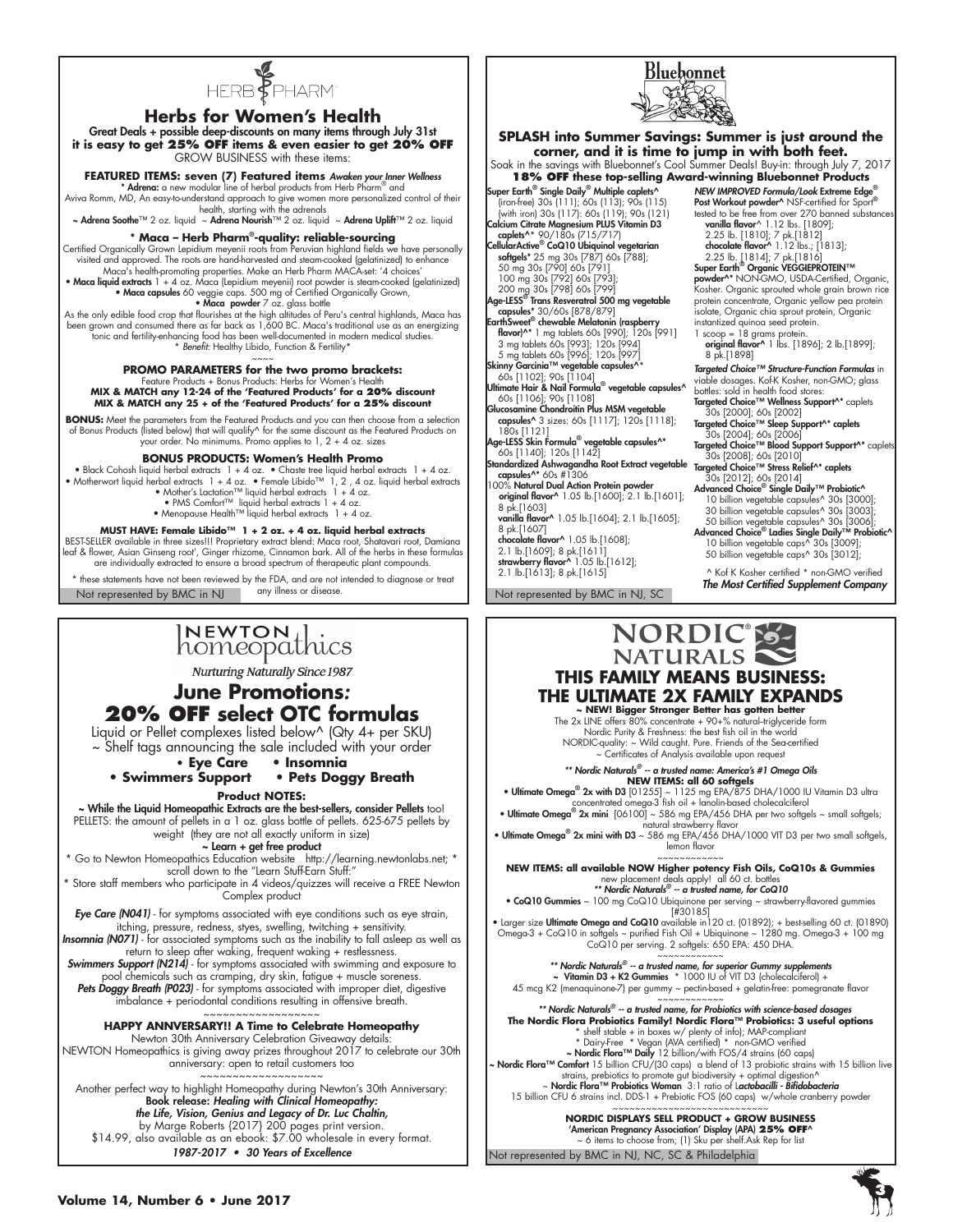

# **JUNE SALE: 15% OFF**

Direct-orders only: off-invoice PROJECT: **Build a Wall of JUVO for Community Health** GOAL: **JUVO every day for Health**

- \* Natural Raw Meal Canister
- \* Raw Green Superfood Can Raw Meal Vanilla Chai
- \* Raw Meal Fantastic Berry
- \* Raw Green Grass Bottle
- \* Raw Meal Green Apple
- \* Raw Green Protein Can

# **JUVO Raw Meal packets (10 packets)**

\* Organic Raw Meal packets

- \* JUVO Fantastic Berry packets
- \* Raw Green Protein packets
- \* JUVO Raw Meal Green Apple
- \* JUVO Raw Meal Vanilla Chai

### **The best way to ReJUVOnate Health**

*Raw, Organic, Whole, Non-GMO Oncologist Formulated* ReJUVOnate Yourself!



**Health Education & Health Product** 

**June Specials\*** *Let New Healthy Habits Blossom this Spring* Mix & Match Selected Items

# **12 items min for 15% off 24 items max for 20% off**

- SG Aloe Mist Spray 2 oz.
- SG Aloe Mist Spray 4 oz.
- Face & Body Lotion 4 oz.
- Face & Body Lotion 16 oz.

Get Ready for Summer with Aloe Life® organic whole leaf aloe vera formulas to moisturize, hydrate & condition new healthy summertime skin renewal! Great values!

**Face and Body Lotion** Nutrition for the Skin: herbal extract blend of Whole Leaf Aloe Vera Juice, Chamomile Extract + Allantoin Extract. Emollient base of Lanolin, Avocado + Jojoba oil blended with Vitamins A, C, E, Selenium + Zinc to nourish, lubricate, protect + moisten the skin. For all skin types: natural grapefruit extract fragrance.

Two sizes: (1) for travel + every room of the house!

Topical Skin Gel Aloe Mist Spray is a skin conditioner formula for the whole family. Organic Whole Leaf Aloe Vera juice concentrate and other skin actives support healthy skin without any thickening agents. Spray it on, have fun with its multiple uses.

Especially refreshing in hot, humid weather

*Aloe Life #1 Herbal Superfood Aloe vera: the 1st Step in Digestive Support*



# OXYLON BREATH **NEW Introducing**

# **Immune Oxylent**® Immune-Boosting Effervescent

Supplement Drink

### **Boost, Maintain & Support your Immune System**

- \* Vitamins C & D, Zinc; Albion® Minerals; Antioxidants + Raw Coconut Powder! \* 30-single serving stick packet boxes;
- MSRP \$25.95
- \* available in three (3) delicious flavors
	- ~ Blackberry-Lemon Boost
	- ~ Raspberry-Lemon Boost
	- ~ Tangerine Lemon Boost **~~~~~~~~~~~**

### **JUNE Promotion: Summer Hydration!\*** Sport Oxylent® Blueberry Burst Prenatal Oxylent® Lemon Lime Burst **15% OFF\***

\$200 minimum order \* discount normally applied to orders of \$300 free-shipping @ \$200 **~~~~~~~~~~~**

**Ask your BMC Rep about the New Account Intro Offer up to 50% OFF ACT NOW** *DRINKOXYLENTBREATHELIFE™*



### Dr. Ohhira's Probiotics **June 2017 special Summer Splash 15% OFF**  All skus no minimum! Buy in dates June 1 - June 30 2017 **• Dr. Ohhira's Probiotics® Original Formula** 10 veg caps + 30 caps + 60 veg caps **• Dr. Ohhira's Essential Living Oils™**  (60 caps)\* Vegan **• Dr. Ohhira's Propolis PLUS®** 30 veg caps + 60 caps + 120 caps **Dr. Ohhira's Probiotics – Beauty Products • Kampuku Beauty Bar™**  (2.82 oz. bar) Vegan **• Magoroku Skin Lotion™**  (1.7 oz. tube)^ **• Hadayubi Lavender Moisturizer™**  (1.01 oz. jar)^ *Reg´Activ™ Lactobacillus fermentum ME-3:* a Probiotic Strain that makes Probiotics AVA - American Vegetarian Assoc. 60 veg caps: \* Detox & Liver Health™ \* Immune & Vitality™ \* Cardio & Wellness™ *A great time to introduce to your Probiotic sections the super-wonderful* **• Dr. Ohhira's Probiotics® PROFESSIONAL Formula**  $30$  veg caps +  $60$  caps +  $120$  veg caps ^ this product contains animal products



# **FREE SHIPPING FOR ALL orders in June**

*Q: which Lip Balms will YOU highlight for Father's Day?* • Classic SPF 30 Sport with Eco-Clip?

- Hemp with Hemp seed oil?
	- Bee Free Unscented?
	- One World Relax?

### **PRODUCTS NOTES**

(1) check out the new website: https://ecolips.com/ understand: https://ecolips.com/pages/ why-eco-lips this summer, realize: POGO is MODERN FREEDOM

(2) Please prepare for an EcoLips price increase on the Mongo Kiss starting June 12th. Ask your BMC Rep for details

### **Mongo Kiss Convertible Displays**

Large .25 oz. tubes. wholesale: \$1.38. MSRP \$2.49 • 15 ct. convertible display

- + NEW 12 ct. hanging cartons
- Fair Trade, Organic, NON-GMO ~ Peppermint ~ Pomegranate

~ Unflavored ~ Vanilla Honey ~ Acai Berry • Fair Trade Certified™ Cocoa Butter

infused with Mongongo Oil, a nutrient-rich oil from Zambia, Africa.

*REMEMBER: Mongo Kiss is now available in convertible displays and NEW Hanging cartons*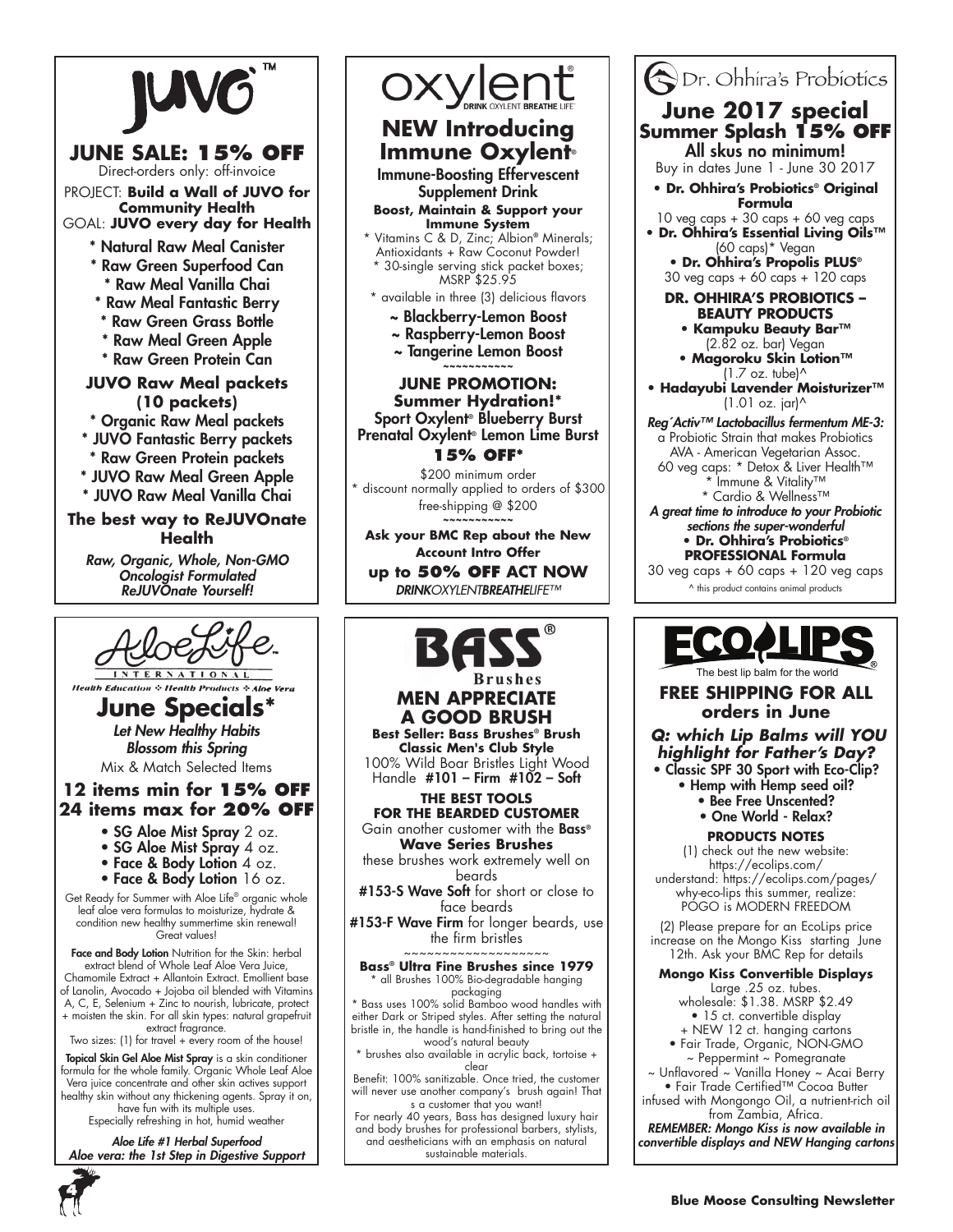# bodyceuticals **BMC June Promo 15% off Summer Essentials!**

### **Sale items**

• Essential Calendula Salve with HONEY • Essential First Aid Skin Relief Oil with **HONEY** 

• Body Cocktail - Organic Coconut Chi Chi • Coconut Aloe Body & Tan Oil

• Organic Coconut + Calendula Lip Balm

### **HOT BUY! Beach Essentials Travel Set**

5.95 wholesale /9.95 retail (reg \$9.9f5 whls) Includes travel size Essential Calendula Salve with Honey; After Sun Relief Oil, & Coconut Aloe Body + Tan Oil

MUST USE CODE: SUMMER2017 to receive discount pricing.  $~\sim~\sim~\sim~\sim~\sim~\sim~\sim~$ 

### NEW! My Mane Love - Silk Hair Ties! "Silk hair ties that are gentle on your mane & keep your luscious locks in place! Pair it with our BodyCocktail serum to help tame flyaways and mend split ends!" Includes 4 hair ties in black, grey, tan and crème. Wholesale 4.75/Retail 7.95. *Hurry! Limited supply!*

*www.calendulaskincare.comwww. calendulaskincare.com*

# *Immune* **HEALTH BASICS**

CLINICALLY PROVEN IMMUNE SUPPORT

**Two-Month Opportunity June – July Wellmune® by Immune Health Basics** BUILD Your Immune Shelf now **10% OFF**

75 mg, 125 mg, 500 mg "must mention BMC Discount when placing order"

*The Single Most Important thing you can do for*  your health is Strengthen your Immune System!

### **Join the movement Rev•Up Wellness** (pack of 30 Tablets in a box) featuring Abigenol® European Silver Fir Bark extract

**New Product Placement deals: 3 of each SKU 15% OFF 6 of each SKU 20% OFF 12 of each SKU 25% OFF**

Rev•Up Wellness products exclusively contain Abigenol®! ~ Abigenol® isolated from the bark of the Fir Needle (Abies alba)

6 phenolic acids, three flavonoids  $+$  four lignans • Rev•Up Wellness DEFENSE with Wellmune® • Rev•Up Wellness ENDURANCE

• Rev•Up Wellness VELOCITY with Wellmune® www.wellmune.com I facebook.com/Wellmune I twitter.com/wellmune I youtube.com/wellmune Immune Health Basics® • Rev•Up Wellness® are brought to you by Portals Pharma, Inc



**MushroomScience** 

BUILD Mushroom Sales + Healthy Skin BEAUTY starts with Healthy Skin **JUNE–JULY two-month Promotion** 

# **Tremella** *deals offered per Sku*

**4 ea. = 10% 8 ea. = 15% 12 ea. = 20%**

Tremella mushroom extract caps Immune Support\* + Liver Health\* **Organic Tremella mushroom** 

*(Tremella fuciformis)* 300 mg. hot water extract 20% polysaccharides 90 veggie capsules **THINK SKIN**: besides being a natural food tonic and immune-supporter,\* the Tremella mushroom has enjoyed popularity for centuries by the women of China and Japan, who believed it had value because of its ability to help improve the complexion and overall appearance of the skin.\* Tremella may help maintain the production of hyaluronic acid in the body which, among other things, binds to water and helps lubricate the joints – while also helping maintain the suppleness and structure of the skin. The production of hyaluronic acid normally declines

with age.\* ~ not combined with other specials ~ must mention 'BMC June Promotion' when placing order

These statements have not been evaluated by the Food & Drug Administration. This product is not intended to diagnose, treat, cure or prevent any disease.



Two Month Bodycare Promotion June – July Two-month sale of the perfect products for the season. 50%-margin bodycare line! **Tea Tree & Lemon** 12 oz. bodycare 100% Pure Plant-Based ingredients Exceeds EU Cosmetic Directive Guidelines • Shampoo • Conditioner • Shower Gel • Hand & Body Lotion • Massage & Body • Bath Salts 20 oz.. Scented and enhanced with beneficial therapeuticgrade Essential Oils of Tea Tree, Eucalyptus, Lemon Tea Tree, and Lavender that offers a clean, cooling and lively aromatherapy experience **Buy 3 ea. per SKU = 10% OFF Buy 6 ea. per SKU = 15% OFF Buy 12 ea. per SKU = 20% OFF More deals!** Tea Tree + Lemon Glycerin bar soap **10% OFF** in units 6 ea. Lemon Essential oil **10% OFF** Tea Tree Essential oil **10% OFF** ~~~~~~~~~~~~~~~~~~~~~~~~ Aroma Land: supplying the world with Essential Oils since 1986. A Leading Source for Quality Aromatherapy & Body Care Products.The largest selections of aromatherapy products in the world

\* must ask for "BMC monthly deal" when placing order

*Bliss in Every Bottle™*



# **Men's Health June Promotion SAPIEN MEN by Surya Brasil 20% OFF**

June 01-June 30th

Sapien Men® is Surya Brasil's men's cosmetic line, and the Ecocert® organic certification makes it perfect for the caring modern man. With ingredients, fragrances and textures that suit men's skin, hair and taste, these body, face and hair products perform with a convenience that combines personal care and esthetics. Sapien Men® is made from ingredients gathered sustainably from nature and blended in a manufacturing process that maintains a respect for natural resources and the environment. Many men are looking for bodycare free of ingredients of animal origin and not tested on animals. Sapien is an intelligent and modern choice for those who care about beauty, well-being and planetary conservation.

**Sapien Men®** Shampoo & Conditioner 2-in-1 10.14 oz. Hair Styling Gel 3.04 oz. Facial Scrub 3.38 oz. Shave Cream 6.7 oz. After Shave Cream 3.38 oz. Shower Gel 10.14 oz.

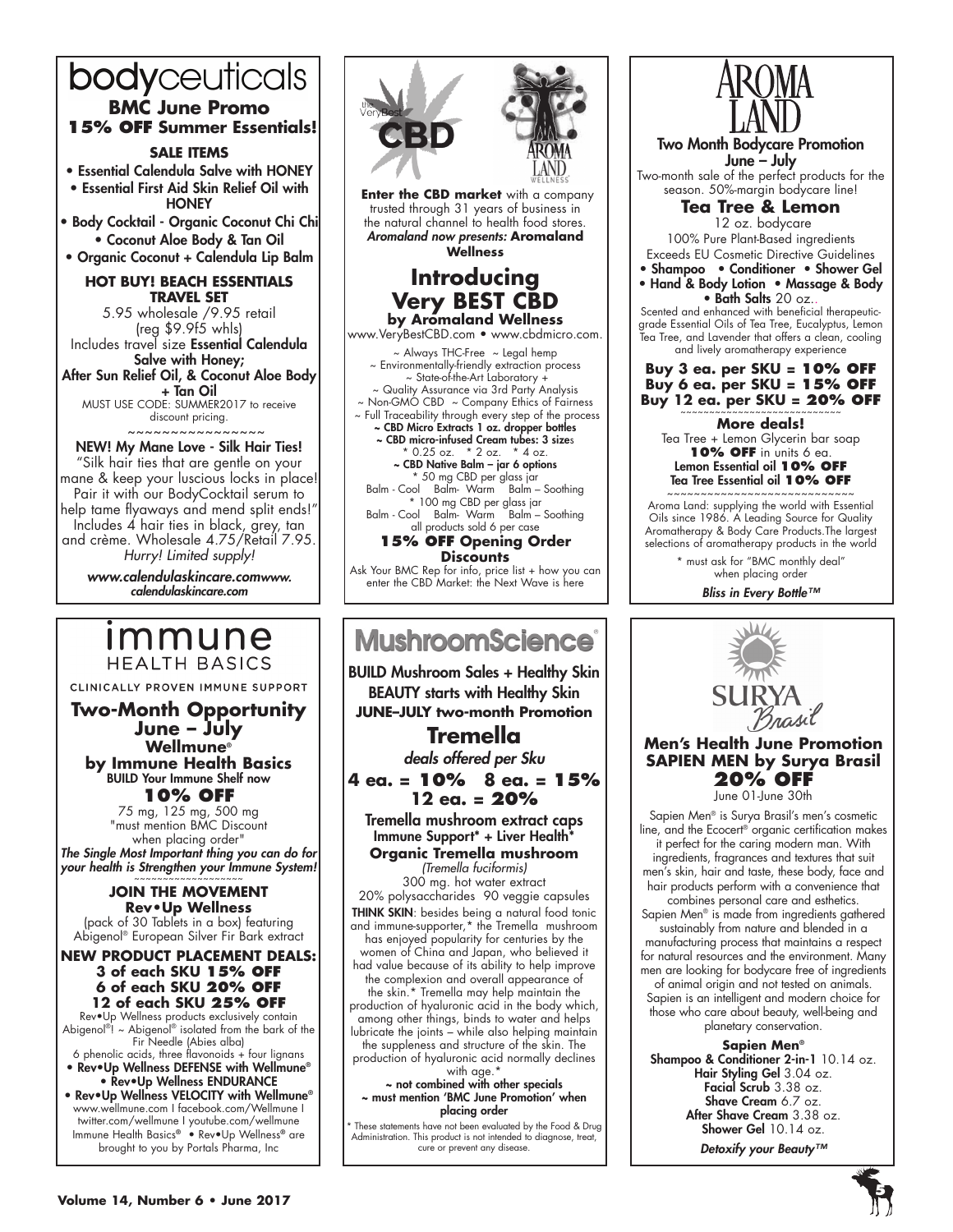### **Every Man Needs a Saw** *continued from page 1*

Florida malls have tried to kill it off. Saw palmetto occurs in every county of Florida.

Coastal strands of saw palmetto occur in narrow bands on well-drained sandy soil paralleling the waters of both the Gulf of Mexico and the Atlantic Ocean, with human conservation efforts consistently battling the life-killing blinded advances of concrete buildings. "Coastal scrub communities ("strands") are becoming vanishing ecosystems due to developmental pressures in the coastal zone. Most of the coastal habitats from Cape Canaveral in Brevard County, to Miami in Dade County have been highly fragmented due to development. In Brevard County alone, it has been estimated that the natural scrub community was diminished by 69% during the period between 1943–1991." Bad soil: saw palmetto pops up. Sinkholes: saw palmetto says we grow here!

There are also two prairie lands that cover much of the mid-section of Florida, and saw palmetto has fared better there since sun-worshippers and retirees invaded. Saw Palmetto will ultimately endure, thanks to the Everglades!

In the middle of the State of Florida is a 150 mile sand ridge called the "Mid-Florida Ridge." Throughout much of the Pliocene and early Pleistocene, this area was under 50 yards of water: nearly all of Florida was underwater at one time. "All that stuck out above the water were a series of small islands. These islands served as refugia for flora and fauna pushed south by repeated glaciations. Once sea level receded to its current level, these islands were left high and dry, thus forming the ridge in question. Because of its history as a refugium, the Mid-Florida Ridge is home to a staggering array of plant species, some of which are endemic to this relatively small area of Florida. Because of its relative stability through time, the Mid-Florida Ridge is a haven for long lived plant species. Thus, it was a prime location for trying to understand the longevity of the charismatic and ecologically important saw palmetto." Oh, the stories that Saw Palmetto can tell of earlier times!

The landmass that is now Florida picked up coral, shellfish, and fish skeletons, created a layer of limestone hundreds of feet thick. "As the Appalachian Mountains eroded, sand and clay were deposited over Florida's limestone layer. Much of the quartz sand covering the state today came from the rocks of that mountain chain." People have found it hard to grow Saw Palmetto with the attributes of the palms found in the Southeastern United States: Saw Palmetto is our unique, national treasure.

It has long been noted that Saw Palmetto patches that have 500 year old plants are all over Florida today, but recent research notes that since many of these plants actually consistently self-clone, many of these *Serenoa repens* fan palms are alive today, inching across the ground and growing fine, sharp teeth petioles every year—along with a Fall bounty of berries—can have been growing in

their unique environment for 1000 to 5000 years. (Ancient Saw Palmettos in the Heart of Florida. January 25, 2017  $\sim$  www. indefenseofplants.com/blog/2017/1/25/ ancient-saw-palmettos-in-the-heart-offlorida). This would make them some of the oldest living species on the planet! (Slow down the vacuous and redundant, airconditioned Mall-Subdivision encroachment now!) Those Indian tribes knew what to feed their elders!

Today, dry prairie occurs inland on southcentral, west-central and central peninsular of sub-tropical Florida mainly on the Okeechobee, Osceola and Desoto plains: these areas are typically treeless, [with occasional families of Slash Pine and Cabbage Palm (Sabal palmetto)]. and dominated by various ground cover, grasses and shrubs especially stunted *Serenoa repens* (Saw Palmetto). This is a prime Saw Palmetto berry-picking area. As the Slash Pine gets more abundant, the system grades into the Pine Flatwoods of South Florida. Saw Palmetto serves as critical and resilient (happy) underbrush here too.

While there are threatened palm and plantlife in Florida's hardwood hammocks and rocky pinelands (the brittle thatch palm, buccaneer palm, Florida thatch palm, silver thatch palm, Krug's holly, lignum-vitae (*Guaiacum sanctum*), manchineel (*Hippomane mancinella*), and tree cactus (*Cereus robinii*)), the saw palmetto remains resilient. Harvesting may have challenged the plants as human consumer interest peaked in the 90s and through the recent New York Attorney General's ludicrous press hype, but today the only concerns once again are hurricanes and strip malls. And the endangered Florida Panther den and sleep in the drier palmetto patches around the freshwater marshes ….

And, so Saw Palmetto offers us strength and good health. Think of Saw Palmetto berries as an antioxidant berry tonic. The research on its benefits covers the gamut, with animal studies even suggesting that they inhibit the growth of tumor cells.

Saw Palmetto is often used by women too, especially if manifesting the physical symptoms of too much testosterone (falling hair, acne, the unusual growth of facial or body hair). Many women take Saw Palmetto during menopause, and herbalists find it a valuable tool in working with the delicate balances for hormonal issues with women. Saw Palmetto is good for men and women for urinary tract concerns; hair loss (associated with DHT), hair thinning and baldness; and acne from excess sebum with oily skin.

Anthroposophic physicians and homeopaths use Saw Palmetto to clear out excess uric acid (**Newton Homeopathics** has a 10x in their best-selling "Prostate" Homeopathic OTC Formula, listing the HPUS condition for using sabal serrulata as: "enlarged prostate; impotency; loss of sexual power; dull ache in prostate, extending into abdomen." (OTC symptom designation).

Homeopathically prepared mother tincture of saw palmetto is also in: *Newton for Kids Bedwetting* (15x); and *Bladder-* *Kidney; Fatigue Fighter; Libido, Prime +; Jet Lag; Incontinence*, and *Pets Kidney-Bladder*. Clearly, Homeopath Dr. Luc Chaltin learned great clinical use of the amazing plant medicine!

Finally, Saw Palmetto is especially beneficial for older people. Ancient wisdom. While hormonal and urinary tract concerns are important as we age, Saw Palmetto berries are safe and they bring energy and maintain weight. A nutritively beneficial fruit: a nutrient-dense wild food.

The daily amount of saw palmetto berry extract that is supported by research for prostate health ranges from 160 to 320 mg, depending on the concentration of fatty acids and active sterols. It is not the amount of saw palmetto berry extract in each softgel that is significant, but rather the amount of the active constituents, fatty acids and active sterols.

Saw Palmetto has its detractors, of course. People who perniciously doubt the power of nature to heal—and the human ingenuity to discover it. This closed-minded team judges their interpretation that approved meta-analyses do not provide consensus on repeatable and verifiable results: while they disregard the concern for quality of raw material used in the studies. One interesting investigation into products on the market showed that the liquid saw palmetto berry extracts had the highest amount of the studied actives, and most agree that the berries ground into a powder do not provide adequate active compounds – the fatty acids and sterols. Fresh, fully ripe berries provide the highest nutrient value when making an extract. This is why most of the premier products on the market are extracts in a liquid or liquid softgel to provide a better product with better bioavailability. Not all saw palmetto is correctly harvested, properly manufactured and optimally delivered.

In late 2015, Euromed USA announced the opening in Central Florida of a new Saw Palmetto berry processing plant with new State-of-the-art berry drying technology, becoming the first major European extract producer to vertically integrate into berry drying and processing [http:// okeechobeenews.net/crime/local-sawpalmetto-berries-are-big-business-in-august/]

Even extracting can be done in various ways achieving more potent results. For example neither Bluebonnet Nutrition® nor Herb Pharm® use ever use environmentallyharmful hexanes or other chemical solvents at any point in their manufacturing process, which many large extract companies do!

**Herb Pharm**® uses USDA-certified Saw Palmetto berries and Certified organic cane alcohol and distilled water to make their non-GMO & gluten-free liquid herbal extracts.

This Saw Palmetto extract is prepared from the ripe berry of *Serenoa repens* palms that have been sustainably-wildcrafted in their natural habitat. Using only mature berry ensures the extract contains high levels of fatty acids and sterols that support prostate gland health.\*

How is Saw Palmetto wildcrafted: slowly and carefully (especially because of the wild



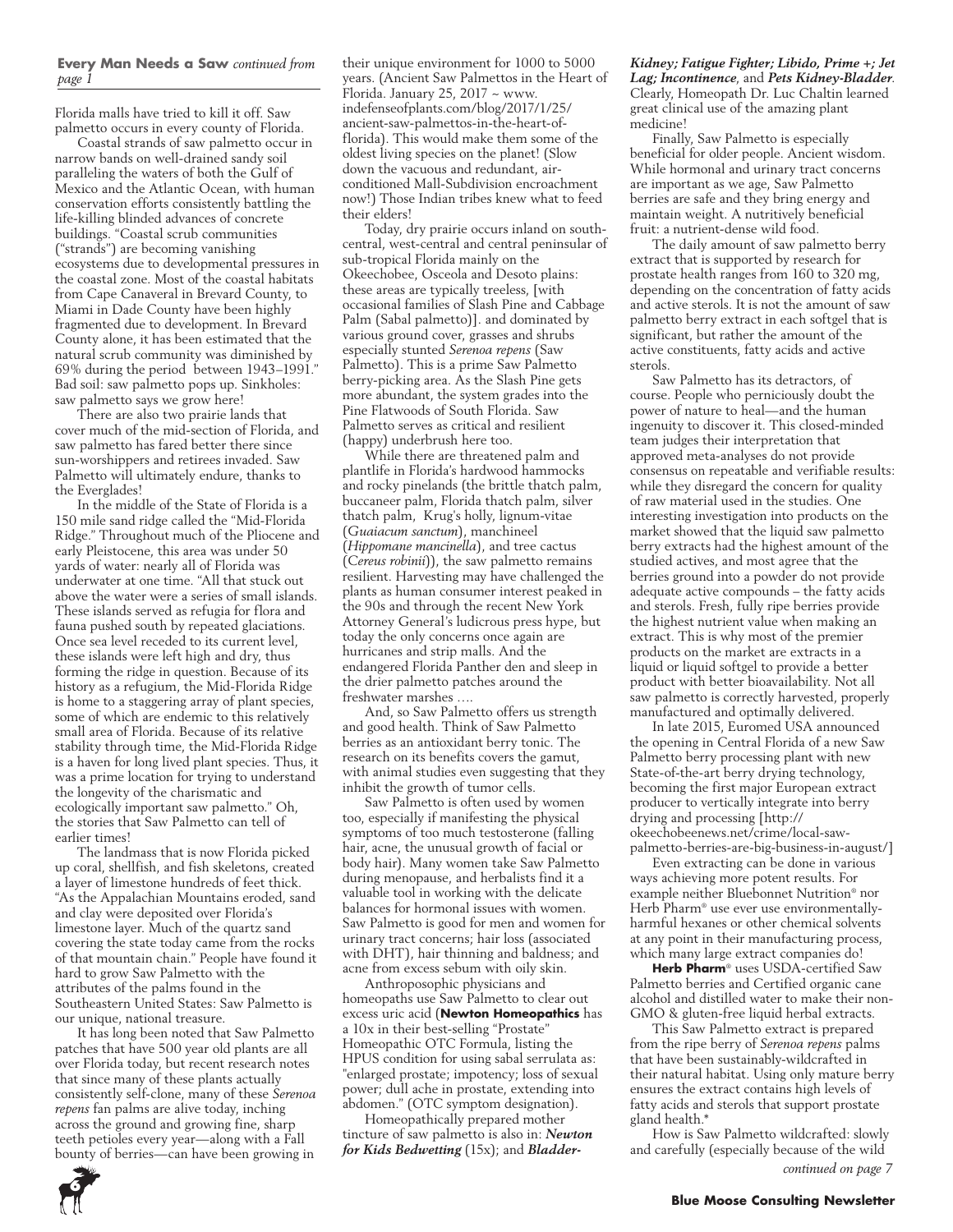### **Every Man Needs a Saw** *continued from page 1*

animals), but also because of the sharp palmetto saws. One recent report provides a picture of the yearly harvesting: one harvester said it took him about six hours over a period of three days to pick 610 pounds of berries from an area about 4 to 5 acres in size.

Saw Palmetto berry harvests are gathered in 20,000 lb. cargo loads for processing in the Fall all over the southeastern United States. The best product is made in the USA, though markets have developed in South America, in the Mediterranean, in Asia and the Middle East. Saw Palmettos are also harvested plantation-style in Florida to avoid much of the danger. (The Sabal Palmetto (cabbage palm) is also indigenous to the SE US, and while it is the State flower of both South Carolina (the Palmetto State) and Florida—it does not provide the prized medicinal food berries of *Serenoa repens*, Saw Palmetto!)

**Bluebonnet Nutrition** Standardized Saw Palmetto Berry Extract also uses a sustainably-sourced, wild-crafted Saw Palmetto berry extract grown in Southern Florida that has undergone a super critical  $CO<sub>2</sub>$  extraction process that yields a standardized extract of 85% to 95% fatty acids and active sterols. These active constituents are characterized by a very specific and reproducible HPLC profile, which is defined as the "fingerprint" of the extract. Bluebonnet is one of the few products in the marketplace to standardize the scientifically-researched and relevant active components within saw palmetto, fatty acids and active sterols. Compare labels: Bluebonnet gives you numbers that match the research. For highest quality, you must carry Bluebonnet's *Saw Palmetto extract softgels*: non-GMO, Gluten-free and Soy-free—with MAP-pricing guarantees!

Look at what you are currently carrying: is it available on the internet at deep discount? Is it from a company with the highest credentials that you can be proud of? Time to shake it up. Consider starting with an endcap display for Father's Day, with the best choices on the market: (1) **Bluebonnet's**  Standardized Saw Palmetto Berry Extract comes in two different dosaged sized softgels: 160 mg *Saw Palmetto Berry Extract*, standardized to 85%-95% (136 mg - 152 mg) fatty acids & active sterols in two size glass bottles  $(30s + 60s)$  for twice a day supplementation following the research; and the *Extra Strength Saw Palmetto Berry Extract* 320 mg (30s + 60s), standardized to 85%-95% (272 mg - 304 mg) fatty acids & active sterols, for those predisposed to want results but only want one softgel per day. With four (4) sizes. you can make your set stand out: and with the Most-Certified Supplement Company, that is loyal to the natural food retailer, you will have return customers.

At this point in time, there is no better deal that **Herb Pharm's** 50%-OFF Saw Palmetto softgel deal. Talk to your Herb Pharm® Rep about how to get this savings and pass along this amazing deal for Herb Pharm®-Quality product in softgels at an

### **We Are Health Food People IN MEMORIUM: Eugenia M. Macris**

The purpose of We Are Health Food People is to honor the many people who have worked for and been dedicated to the advancement of The Natural Foods Movement, designed to bring people to optimum health in the most natural way. In this case we honor a wonderful woman, whom I will now have to meet in Heaven: the Mother of the equally wonderful Angelique Saffle, who – along with her Mother – founded Bodyceuticals. What a joy to spend your life in business with your Family, and to have two successful businesses, both dedicated to the betterment of the world around us and the people that we share life with on this Earth. I am Happy to share this Memorium, as an inspiration to us all to gracefully carry out our mission of health with a radiant and regenerative heart in Love. In Peace, Eugenia. God Bless

> ~~~~~~~~~~~~~~~~~~~~~~~~~~~~<mark>~</mark> Reprinted from the Bodyceuticals blog: http://calendulaskincare.com/blog

### **In memory my mother, Eugenia M. Macris**



Industry. She had a retail health food store in North Bend, Washington with a career of 51 years in business which also included the bakery she ran with my dad, George. She pioneered bringing natural products to the Valley long before it was popular and had possibly the longest running woman-owned business in the town's history to date.

Growing up mom worked hard to instill in us a feeling of community. Belonging did not stop at owning and operating a business. It involved visiting those that were sick or the elderly on a regular basis. Jean was key in

forming the first Alpine Days in North Bend—a yearly community event that has grown into the central valley summer event pulling vendors, arts and creative events into our home town.

She freely gave to countless customers giving time, health products and even personal funds to many needy folks who would providentially visit the store. She wanted to do God's work by providing meals and assistance to the homeless, visiting shut-ins and sending cards and notes of encouragement to those with illnesses.

A strong woman of faith; my mom worked tirelessly to promote the Greek Orthodox faith and their missionary and educational ministries. She operated the church book store and brought Orthodox Icons to the valley at Natures Marketplace. Mom believed strongly in passing on the heritage of her ancestors. Always promoting cultural events she encouraged all of us (and her grandchildren) to learn the Greek language and to become proficient in Greek dancing.

What mom instilled in my brother and I was a strong work ethic. She gave us the desire to create and operate profitable businesses that help people. Mom's touch is everywhere we look. She promoted our products in her store, she generously helped by providing space for operations and any moral support when needed. She understood the joys of working hard to achieve goals and always shared with anyone in need.

Many people miss her smiling face and giving soul. She lives on in our hearts, minds and through our business.

Angelique Macris Saffle, *Founder & Farmer, Bodyceuticals*

unbeatable price. You must set up the Promo to get the deal: and pass it along! Future business starts with smart marketing today!

At one moment, I am imagining wandering the dense understory of Florida's primordial wilderness, looking for wild saw palmetto berry patches; and the next moment I am transported to the static past of your herb saw palmetto set, which is just now being magically invigorated to be six glass bottles across: with the four (4) Bluebonnet European-standardized products, and Herb Pharm's whole plant berry extract softgel Buy One-Get One deal. And making the set extra special, you have both sizes of the Herb Pharm® wildcrafted Liquid Herb Extracts— 1 oz. and 4 oz.—on your shelves. Crossmerchandise the other three Herb Pharm products that offer this exceptional Saw Palmetto—*Athlete's Power*™, *Prostate Health* and *Phytoestrogen Tonic*™—and you

are getting close to a Saw Palmetto SuperFood shelf, especially for your June endcap. Bring in the **Newton Homeopathic's**  OTC Formulas that offer Saw Palmetto, and now you have something to talk about with everyone! Now, you are swimming in good health!

Bluebonnet Nutrition® adds their topquality Saw Palmetto extract to a few products too! If we are re-addressing the Saw Palmetto market, and all those people who can benefit from this herbal: we can co-sell the unique and effective *MPX 1000*® *Prostate Support* veggie caps which is scientifically formulated with innovative and complementary nutrients to support men's prostate health, such as standardized Saw Palmetto berry, green tea leaf and stinging nettle root extracts, plus beta-sitosterol, pumpkin and flax seed powders with vitamin *continued on page 8*